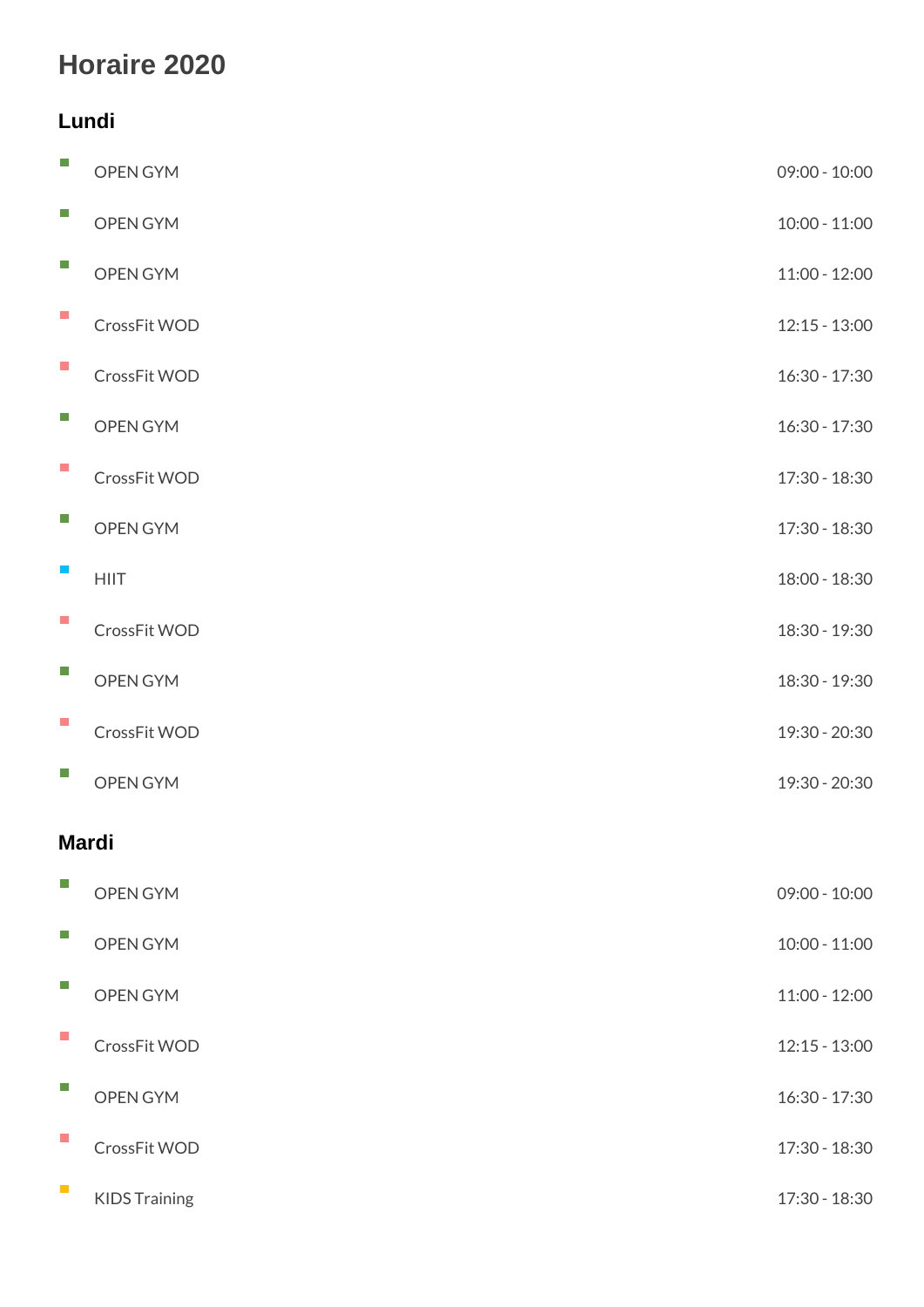| $\mathbb{R}^n$              | HIIT         | $18:00 - 18:3$ |  |  |  |  |  |
|-----------------------------|--------------|----------------|--|--|--|--|--|
| $\mathcal{L}_{\mathcal{A}}$ | CrossFit WOD | $18:30 - 19:3$ |  |  |  |  |  |
| $\mathcal{L}_{\mathcal{A}}$ | OPEN GYM     | $18:30 - 19:3$ |  |  |  |  |  |
| $\mathcal{L}_{\mathcal{A}}$ | CrossFit WOD | $19:30 - 20:3$ |  |  |  |  |  |
| $\mathcal{L}_{\mathcal{A}}$ | YOGA         | $19:30 - 20:3$ |  |  |  |  |  |
| Mercredi                    |              |                |  |  |  |  |  |
| H.                          | OPEN GYM     | $09:00 - 10:0$ |  |  |  |  |  |
| $\overline{\mathbb{R}^n}$   | OPEN GYM     | $10:00 - 11:0$ |  |  |  |  |  |
| $\mathcal{L}_{\mathcal{A}}$ | OPEN GYM     | $11:00 - 12:0$ |  |  |  |  |  |
| $\mathcal{L}_{\mathcal{A}}$ | CrossFit WOD | $12:15 - 13:0$ |  |  |  |  |  |
| $\mathcal{L}_{\mathcal{A}}$ | CrossFit WOD | $16:30 - 17:3$ |  |  |  |  |  |
| $\mathcal{L}_{\mathcal{A}}$ | CrossFit WOD | $17:30 - 18:3$ |  |  |  |  |  |
| $\mathcal{C}^{\mathcal{A}}$ | OPEN GYM     | $17:30 - 18:3$ |  |  |  |  |  |
|                             | <b>HIIT</b>  | $18:00 - 18:3$ |  |  |  |  |  |
| $\sim$                      | CrossFit WOD | $18:30 - 19:3$ |  |  |  |  |  |
| $\mathcal{C}$               | OPEN GYM     | $18:30 - 19:3$ |  |  |  |  |  |
| $\mathcal{L}_{\mathcal{A}}$ | CrossFit WOD | $19:30 - 20:3$ |  |  |  |  |  |
| $\Box$                      | OPEN GYM     | $19:30 - 20:3$ |  |  |  |  |  |
| Jeudi                       |              |                |  |  |  |  |  |
|                             | OPEN GYM     | $09:00 - 10:0$ |  |  |  |  |  |
| $\mathbb{R}^n$              | OPEN GYM     | $10:00 - 11:0$ |  |  |  |  |  |
| $\mathcal{L}_{\mathcal{A}}$ | OPEN GYM     | $11:00 - 12:0$ |  |  |  |  |  |
| $\mathbb{R}^n$              | CrossFit WOD | $12:15 - 13:0$ |  |  |  |  |  |

 $\overline{\phantom{a}}$